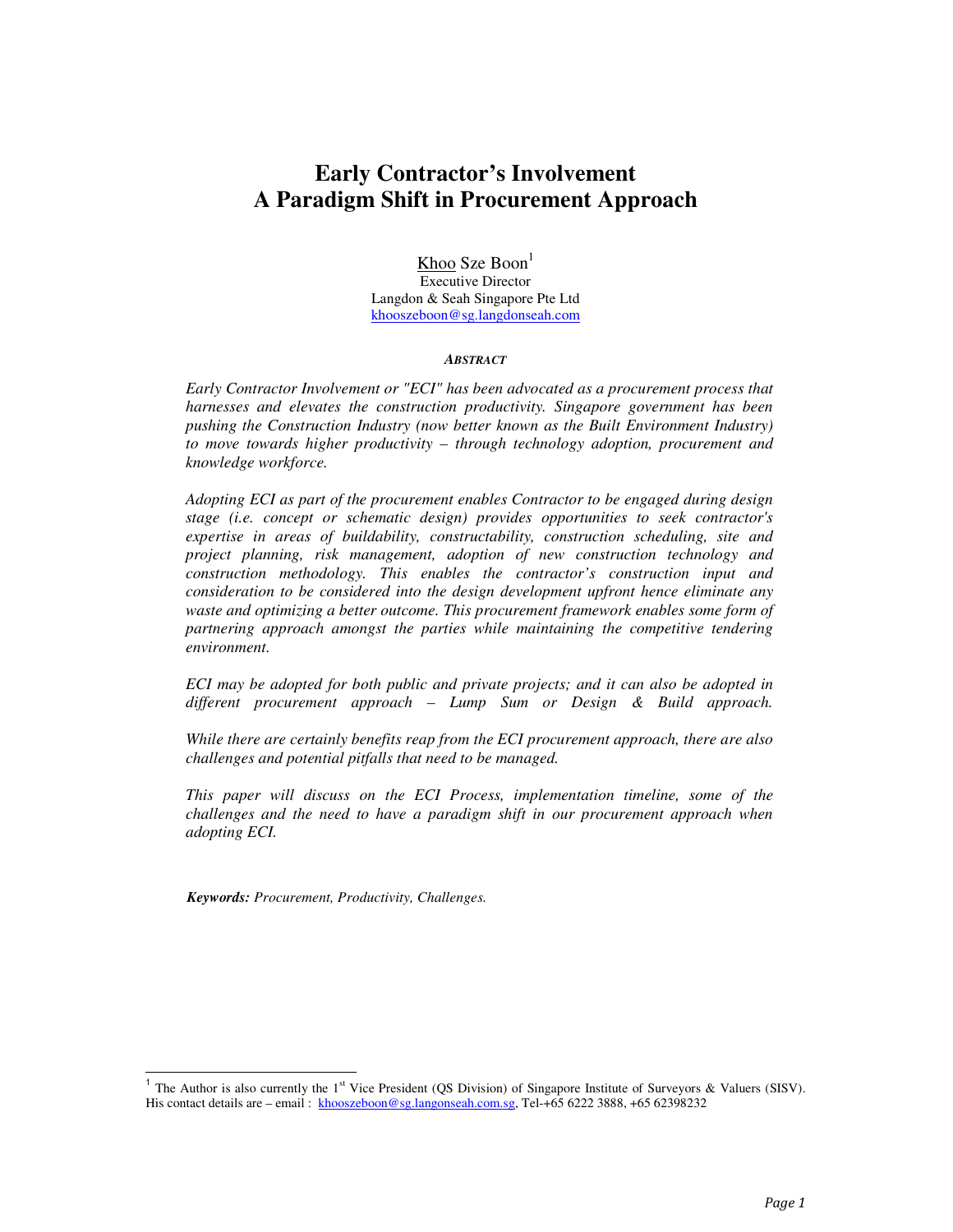### **1. INTRODUCTION**

The Singapore Construction sector has been perceived as low productivity sector due to its heavy reliance on foreign construction workforce and low-technology adoption.

Since the launch of Singapore Construction Productivity Roadmap in 2010, the Construction industry (now better known as Built Environment Industry) has been making concerted efforts to steer towards the vision of built environment sector that is highly integrated and technologically advanced, supported by a skilled and competent workforce (BCA, 2013).

The industry has been encouraged to switch to technology and to re-engineer its processes. The Singapore government has also launched an S\$250 million Construction Productivity and Capability Fund (CPCF) in 2010 as part of the Construction Productivity Roadmap (BCA, 2015a). Since the launching, there has been enhancement of the Construction Productivity and Capability Fund (CPCF) in 2014 (BCA,2015b).

### **2. BACKGROUND**

To push for adoption of labour efficient designs and construction methods along the entire value chain, BCA has introduced mandatory requirements for buildability and constructability for projects. Upstream in the planning and design process, as part of the buildability framework, the industry has to develop designs that are more buildable, more labour-efficient and easier to build. Downstream, contractors have to use more advanced technology and construction methods that improve labour efficiency as part of the constructability framework.

To effect transformation to the industry, there is a need to go further upstream at procurement stage to achieve a higher degree of integration amongst the stakeholders. Adopting Early Contractor Involvement (ECI) procurement model is one of the ways to achieve this integration at the early stage of the development project. The ECI model enables the utilisation of contractor's experience, expertise and understanding of the construction process and brings it upfront into the design process, where labour efficient designs and construction methods including new technologies can be considered.

Unlike traditional procurement routes, through ECI, contractors' participation is sought during the earlier stages of design (i.e. concept design or schematic design stages) to seek contractor's expertise in areas such as buildability, constructability, construction scheduling and planning, value engineering solutions and latest construction technologies.

The ECI approach paves way for greater degree of collaboration and integration within the project teams and spurs them to achieve optimal solutions as early as possible. The interaction between the contractors and designers at the design stage promotes scope for innovation and also "partnering" in tendering environment.

This paper covers our experience on the adoption and implementation of ECI on various projects.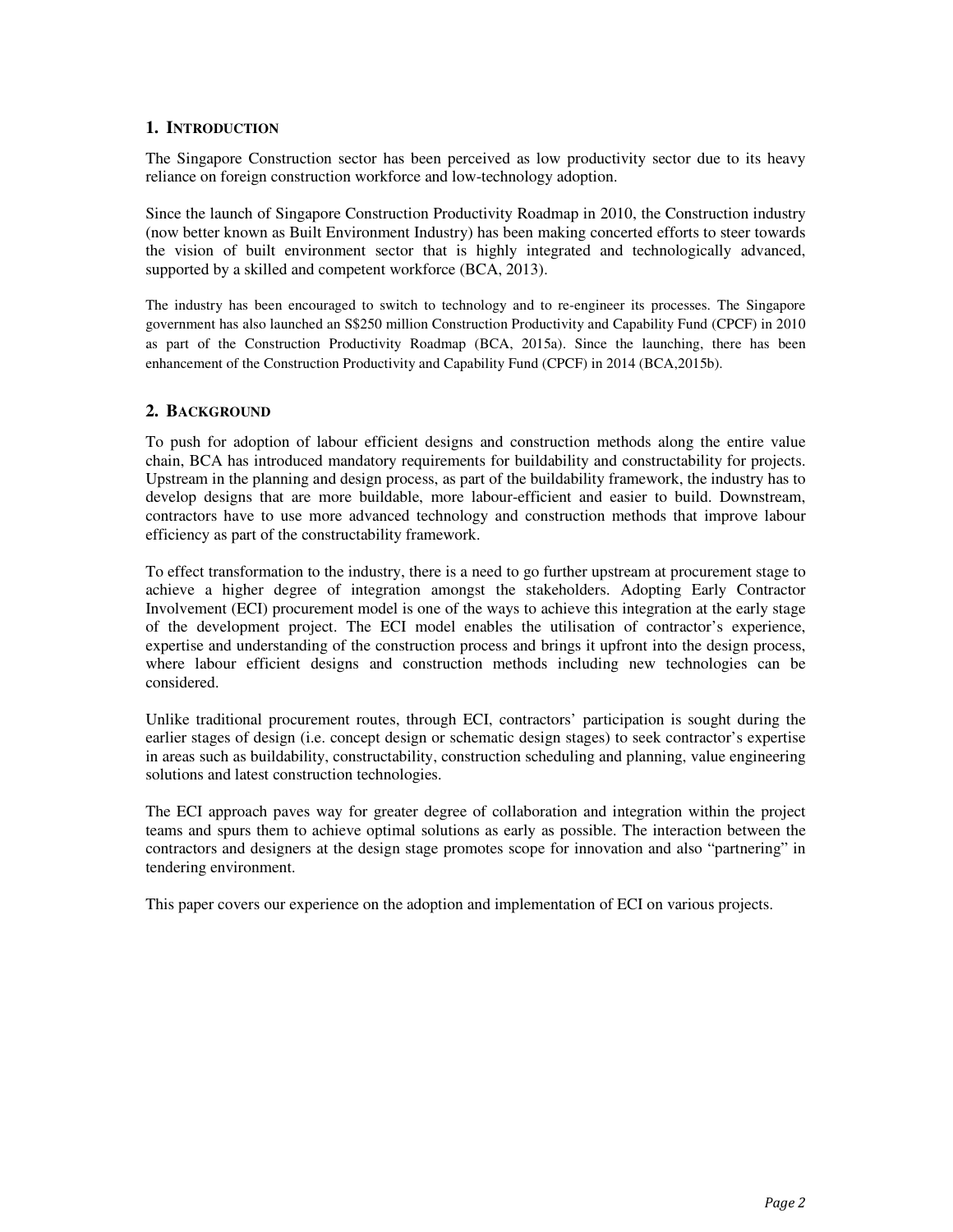# **3. EVOLUTION OF ECI**

From the private project experience perspective, with the raising land cost (and financing cost) in recent years, developers are keen to secure better certainty of construction time (where possible, early start of the project), tighter construction cost so as to optimise the capital cost for land bids and more buildable solution to enhance the construction duration.

In the earlier approach, ECI was adopted to have early engagement with contractors especially during the pre-tendering stage, to agree on construction cost on lump sum basis or unit cost per GFA basis (i.e. pre-bid price) for developer's participation in land bid. Other early objectives include enabling early start of the development project once the developer secures the land since the contractor would be familiar with the project and have considered buildable solutions in their pre-bid price. All these are important considerations for developer due to rising land cost.

From a quick reflection of the earlier ECI approach, it has not fully harness onto the benefits of ECI, as it was mainly an early engagement (mainly between developer and contractor, with some involvement of the quantity surveyor and consultant), but not a full ECI process.

ECI was also adopted during pre-qualification or tendering stage, where involvement of contractor was drawn in to provide input on critical cost drivers and understanding on their concerns on project specific issues and challenges. Over time, this engagement evolved and the contractors were requested to respond to specific issues further to advance design and project information issued as "Advanced Information Package (AIP)" during the pre-qualification or pre-tender stage. (LS, 2012).

However, with increased emphasis on buildability, constructability, environmental sustainability, safety and productivity for the built environment industry, the adoption of ECI has become more complex as there is great opportunity to better integration between the project team and contractors in the early stage of the project so as to achieve better project outcome in term of cost, time and quality as well as productivity.

# **4. WHAT IS ECI?**

ECI is a project delivery method whereby contractors are engaged during the early stages of design (i.e. concept design or schematic design stages) to effectively tap their construction expertise and input especially on areas of buildability, constructability, construction scheduling, programme and planning, approaches to manage project specific challenges, value engineering solutions and adoption of latest construction technologies or methodologies.

The engagement and interaction between the developer, consultants and contractors during the ECI process would enable the project team (especially the designers) to have essential constructability and construction planning feedback which enable these to be considered as their design evolves (i.e. design is more buildable and constructible). This includes other key considerations such as contract phasing and sequencing which are more realistic, having taking into account of contractor's planning and programming.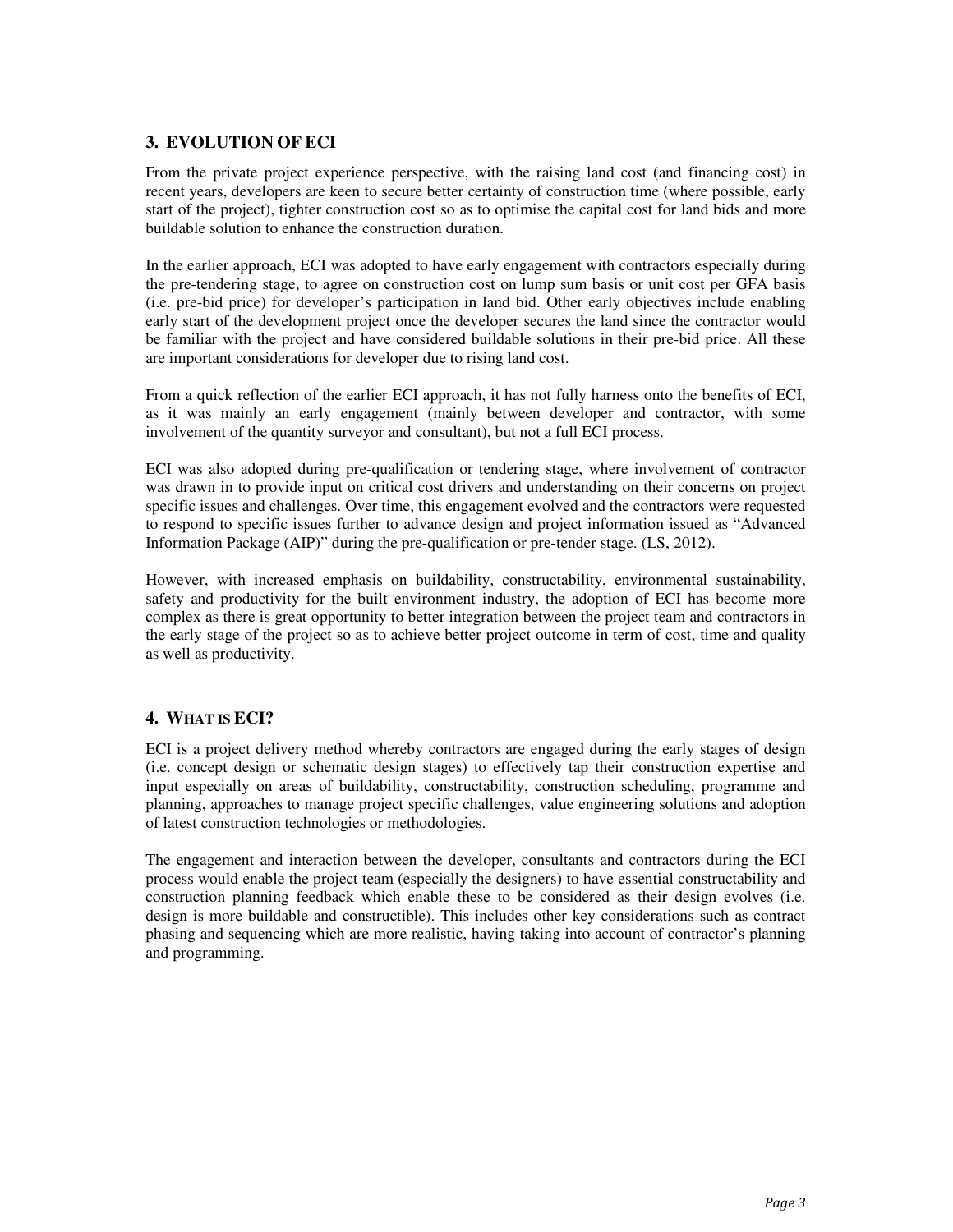The value drivers of ECI process includes :-

- (a) Shorter tendering period
- (b) Construction planning and methodologies
- (c) Buildability and constructability
- (d) Value Engineering solutions
- (e) Better understanding of the Contractor's team capability
- (f) Promote partnering concepts in a tendering environment

# **5. ECI FRAMEWORK**

As part of ECI framework, selected contractors will be invited to participate in the ECI process where all stakeholders involved including the contractors will be investing substantial amount of time and effort, hence it is important to select the most suitable who meets the requirements for the tender to participate.

Prior to the ECI process, it was recommended that a pre-qualification (Pre-Q) exercise be conducted to select the most suitable contractors to tender for the project. Pre-Q evaluation criteria to help shortlist and select the most suitable contractors shall also be developed and agreed upfront. These Pre-Q deliverables required from the invited contractors are :-

- (a) Company Profile
- (b) Financial Strength
- (c) Resource Capability and HQ Support
- (d) Track Records of similar nature and value of projects
- (e) Current commitments and capacity
- (f) Quality Assurance
- (g) Environmental, Health & Safety (EH&S) System

It is worth noting that the objectives of the Pre-Q exercise to gauge the contractors' standing in terms of their financial capability, resources including their HQ support (especially for overseas contractors), current work commitment and capacity for new projects, relevant experience in similar project type and value.

Apart from the Pre-Q criteria which focus on overall company profile, contractors may be required to provide their appreciation of the project challenges from the project brief provided and proposed project organisation including proposed key staff (which include their CVs and proven track records). The key outcome expected of the Pre-Q exercise is to shortlist suitable contractors to be invited for the tender, in this case the tender commences with an ECI process.

ECI process is an intense exercise where it requires substantial resource and time commitment from the contractors and all involved. To avoid unnecessary wastage in contractors' resources and avoid increased cost of tendering, it is therefore suggested that 4 to 6 suitable contractors be shortlisted from the Pre-Q exercise for the tender. It is also prudent to ensure that there is senior management involvement from the respective contractors' organisation (including the involvement of their CEO or senior representative) as well as similar commitment from the developer's organisation, which is a demonstration of commitment from both parties.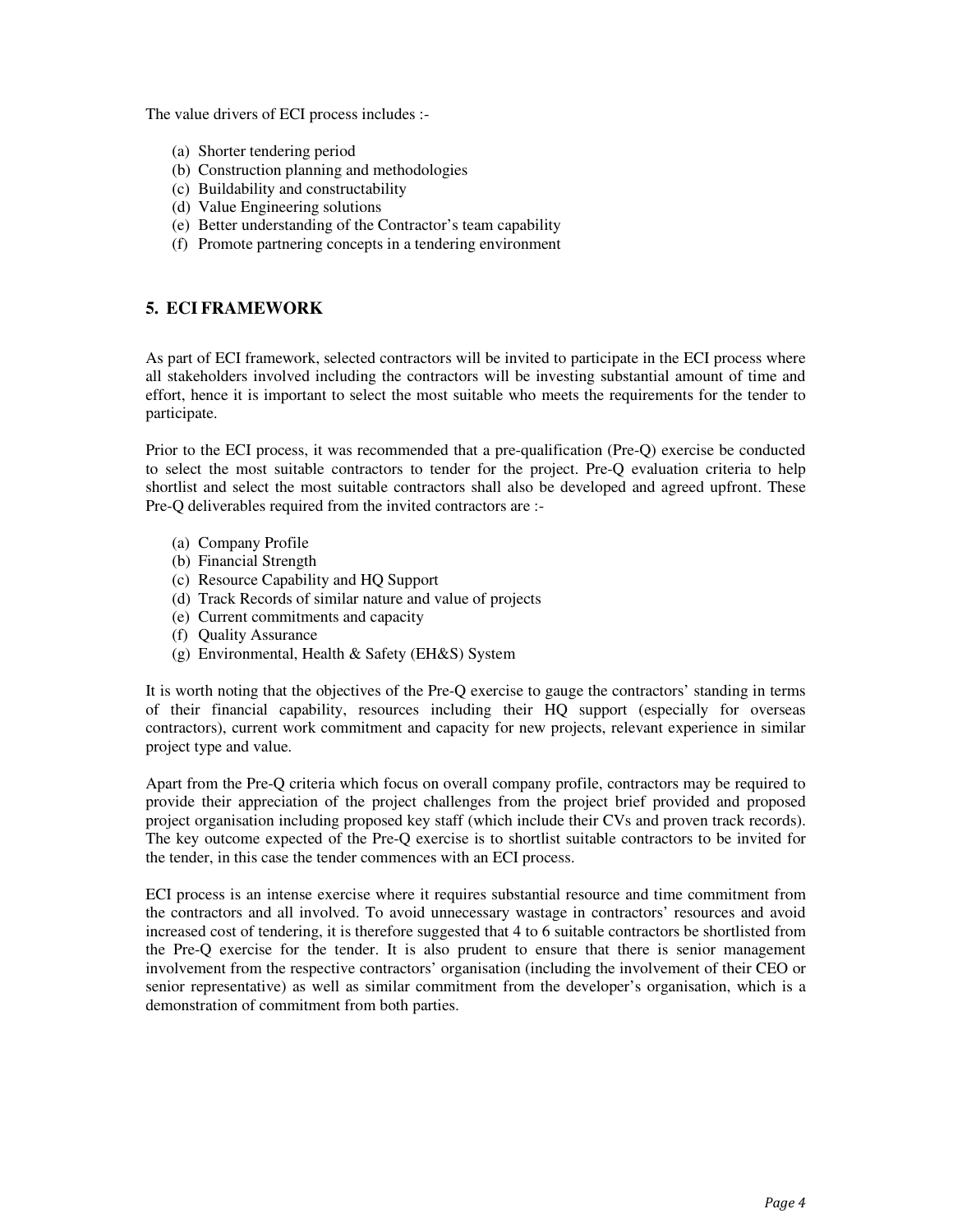The deliverables for ECI process which aims at going more in depth of the project specifics through a series of intense engagement between the project team (developer and consultants) and contractors, includes :-

- (a) Identification and proposed approaches to overcome critical project constraints and risks
- (b) Construction programme, planning and scheduling
- (c) Project completion and handing over and operation interface workplan
- (d) Project organisation structure all key project staff (including CVs and experience)
- (e) Construction methodology and technology (e.g. deep basement construction)
- (f) Design system study (e.g. structural system Cast In Situ, Pre-cast, steel structure)
- (g) Environmental, Health & Safety Management System
- (h) Value Engineering solution
- (i) Application of BIM

### **6. ECI PROCESS**

The ECI Process is a structured process that stretched approximately 3 months period and this includes formulating of preliminary tender, technical documents and design drawings into Advanced Information Package (AIP) to be issued to the contractors in tranches. These preliminary technical documents and drawings are largely output from the different design stage (i.e. concept design, schematic design) that are issued to contractors to enable them to study and provide feedback on buildability and constructability input. These feedback are then taken into consideration as design evolves into the next stage.

ECI Process which includes issuance of AIP tranches are dovetailed behind the output from the design stages are illustrated below :-



Figure 1 : An Overview of ECI with Design Stage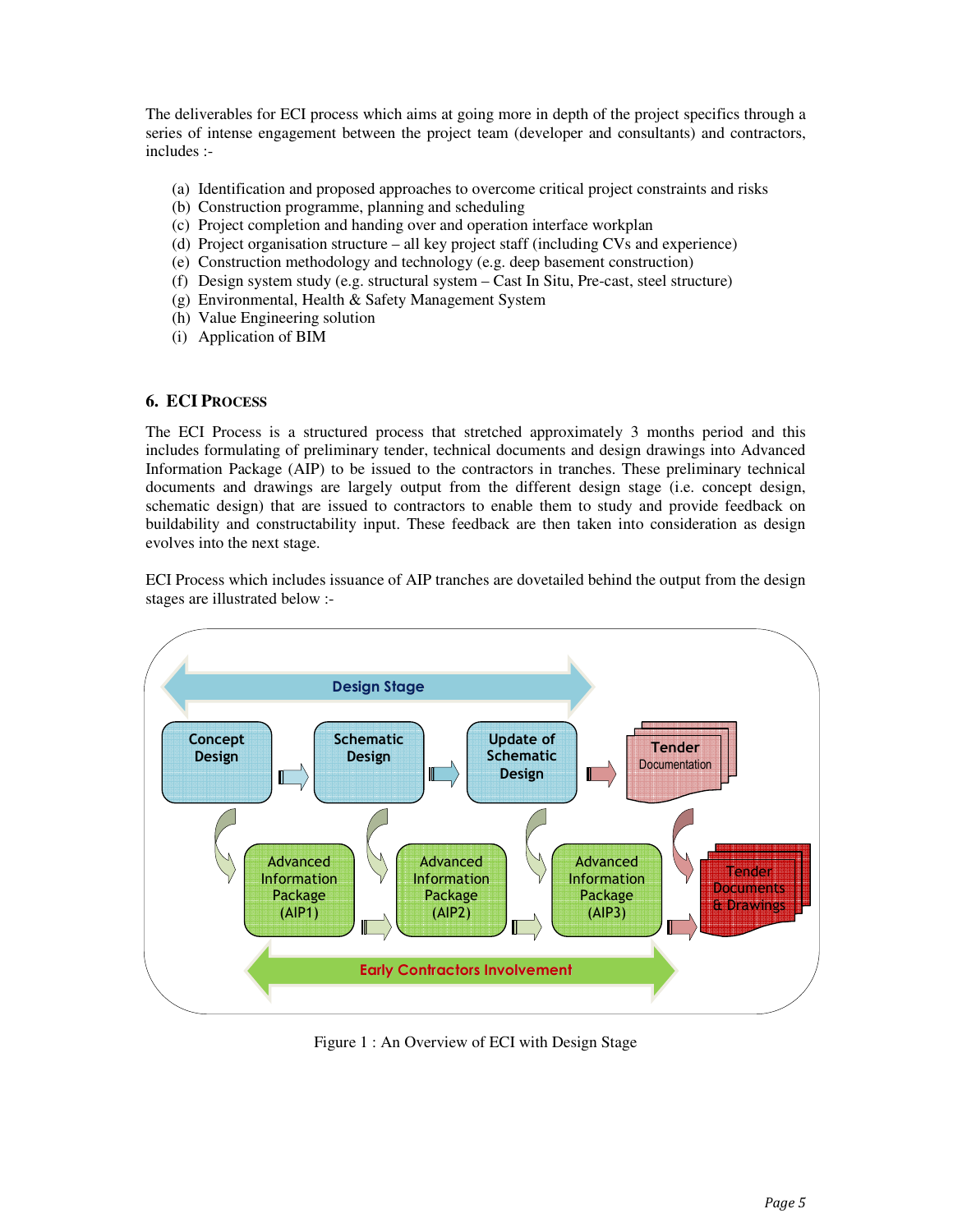Apart of the ECI process, for each AIP stage, it begins with a briefing / presentation to contractor by the consultants, which enables the consultants to share with contractors the current project and development information, issues and status of design development. This is commonly carried out prior to the issuance of the AIP documents / package. The collection of the AIP documents / package is followed after the briefing. Prior to the submission of the AIP by the contractors, they were also allowed to submit clarifications after they have studied the AIP documents / package, and the consultants will attempt to respond to these clarifications. Following the submission, the developer and consultant team will review the AIP submission and a one-on-one presentation by respective contractors to the developer and consultant team will be arranged.

The following illustrate the typical process of each AIP stage during the ECI process which focus on "Share" and "engage" approach between all parties involved :-



Figure 2 : Typical Process of AIP Stage during ECI Process

The presentations are key as it contains essential information for the other party to take note and work on. For the case of briefing and update by consultants, it could cover various disciplines (i.e. authority and planning issues including records of pre-consult meeting with authorities, architectural, civil & structural, mechanical  $\&$  electrical services, cost  $\&$  contracts, specialist consultants – e.g acoustic, ESD, traffic, security, other specialist system). As for the AIP documents, while it may be preliminary design and technical information which may include drawings, schematic, parameters and assumptions, there should be as comprehensive as possible, so that contractors can fully understand the project requirements and specific issues. It shall be noted that the more information the contractors have, it provides them with a better opportunity to better understand and consider them in their submission, hence optimising the benefits of ECI process.

As each of the AIP stage will take between 4 to 6 weeks, depending on the overall period allocated for the ECI process, there may be 2 to 3 tranches of AIP documents to be issued and correspondingly, the above mentioned process will be repeated for 2 to 3 rounds based on different sets of preliminary design, technical and tender documents and drawings to be issued. With better resolution on the technical, constructability and construction planning input from the AIP submission and exchanges, subsequent AIP package (which are technical output as design develops) should provide more details in design and technical requirements.

At the end of the 2 to 3 AIP stages (i.e. the ECI process) including contractor's submissions and presentations, all the construction, design, planning and technical input will be incorporated into the tender documents and drawings to be issued to contractors as a complete set of "Tender Documents". At this juncture, the project would have advanced from ECI stage into tender stage.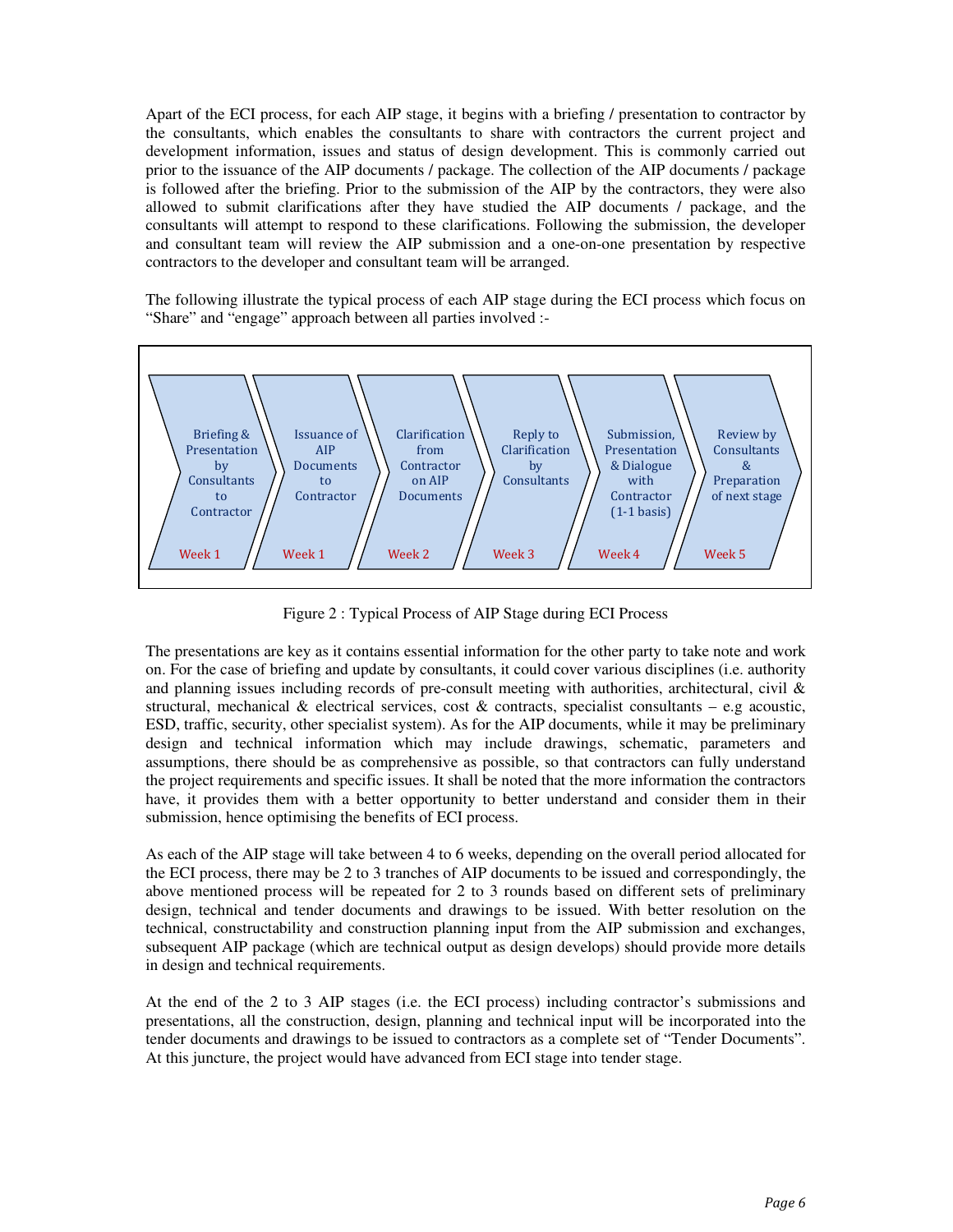As the contractors would have intimately involved in the entire ECI process and have a thorough understanding of the project specific requirements, they would be able to effectively respond to the tender submission, without the fear of unknown risk which will impact onto the tender price unnecessarily. Moreover, having engaged from the onset of the tender process (since ECI stage), contractors will not require so much tender time or rather the tender time given will be better optimised as contractors would be able to focus on their key project drivers which include contractor's proposals or value engineering solution. Hence, there is potential benefit of shortening the tender period.

### **7. BENEFITS OF ECI**

Apart from enabling a closer integration between the project stakeholders, the following are some of the benefits of ECI :-

- (a) Achieve more favourable results from leveraging on contractor's expert areas, as compared to conventional procurement routes;
- (b) Harness the latest knowledge and technologies from the contractors;
- (c) Initial greater commitment and sense of ownership from the contractors;
- (d) Create better awareness and understanding of the project risks from the onset;
- (e) Provide better forecast of project outcomes;
- (f) Lean construction cost as contractors have lower risk to buffer in their tender price;
- (g) Joint problem solving (between project team and contractors) addressing unknowns and difficult environments;
- (h) Reduce the risk of dispute
- (i) Shorten tendering period

#### **8. ECI FOR DIFFERENT PROCUREMENT APPROACHES**

The following are the common procurement approach and ECI can be adopted for both approaches :-

- (a) Conventional Contract Procurement (Design-Bid-Build approach)
- (b) Design & Build (Develop & Construct) Contract Procurement

#### *8.1. CONVENTIONAL CONTRACT PROCUREMENT*

Design is primarily lead by the design consultants engaged by the developer and the tender documents are generally with sufficient developed design details for contractor to tender. The ECI process will normally leverage contractor to study and propose the following as part of their quality proposal for the tender submission, by enabling contractors to have access of information :-

- (a) Alternate design of key elements structural system, basement construction
- (b) Alternate proposals on materials
- (c) Alternate programme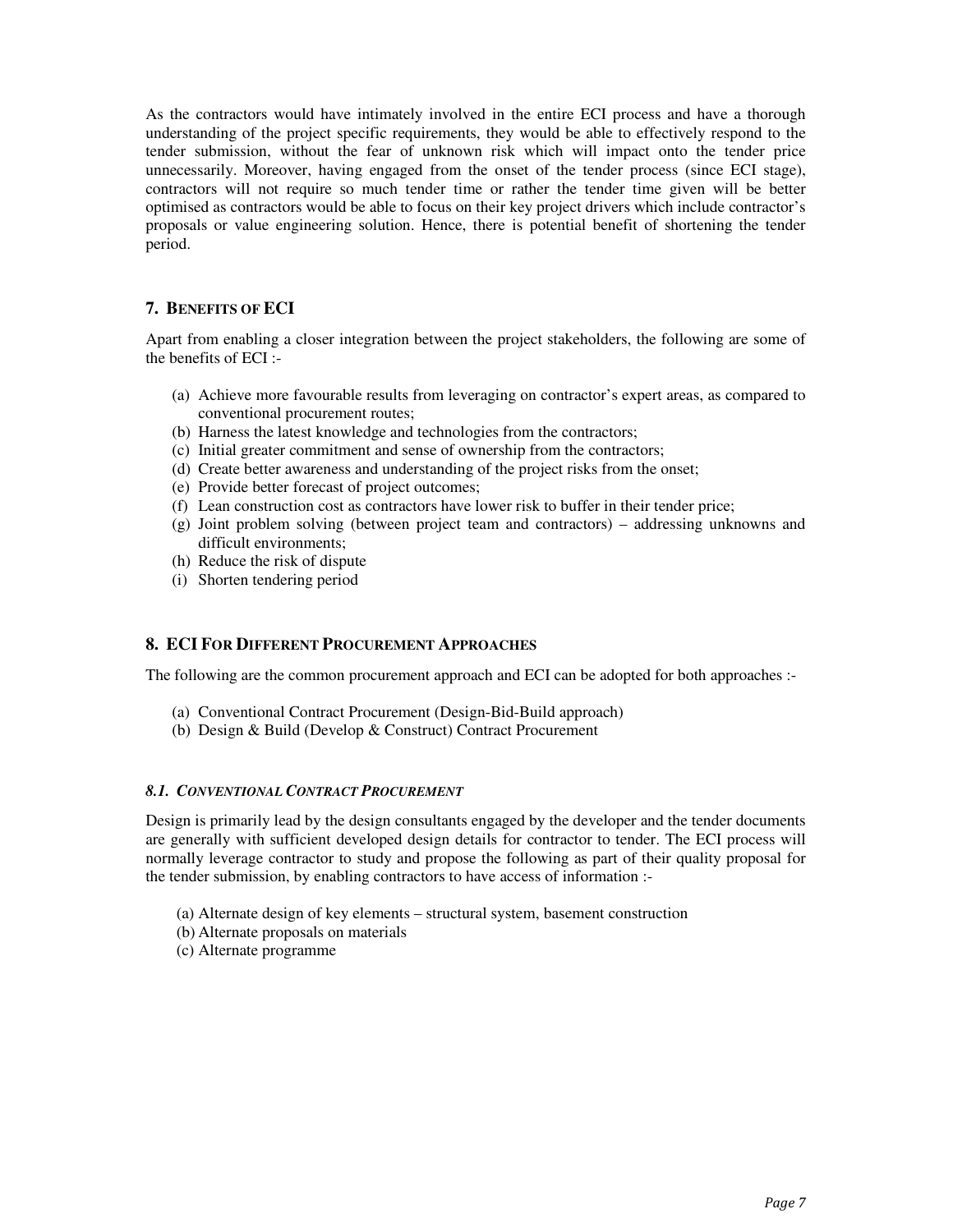

The following is a typical ECI programme for Conventional Contractor Procurement approach :-

Figure 3 : Typical ECI Programme (Conventional Contract Procurement)

#### *8.2. DESIGN & BUILD (DEVELOP & CONSTRUCT) CONTRACT PROCUREMENT*

In a Design & Build (Develop & Construct) procurement approach, the design team will develop design intent drawings (schematic design and developed design for architectural), design brief and performance requirements. The ECI process can be tapped on as design evolves and develops, where AIP documents are issued in tranches to the contractors to enable them to have early access of these information to enable the contractors to study and propose the following quality submission (amongst other ECI deliverables which were discussed earlier) :-

- (a) Contractor can commence designs for their Contractor's Proposal
- (b) Construction methodology
- (c) Construction planning, programming, scheduling and sequencing

The following is a typical ECI programme for Conventional Contractor Procurement approach :-



Figure 4 : Typical ECI Programme (Design & Build (Develop & Construct) Procurement)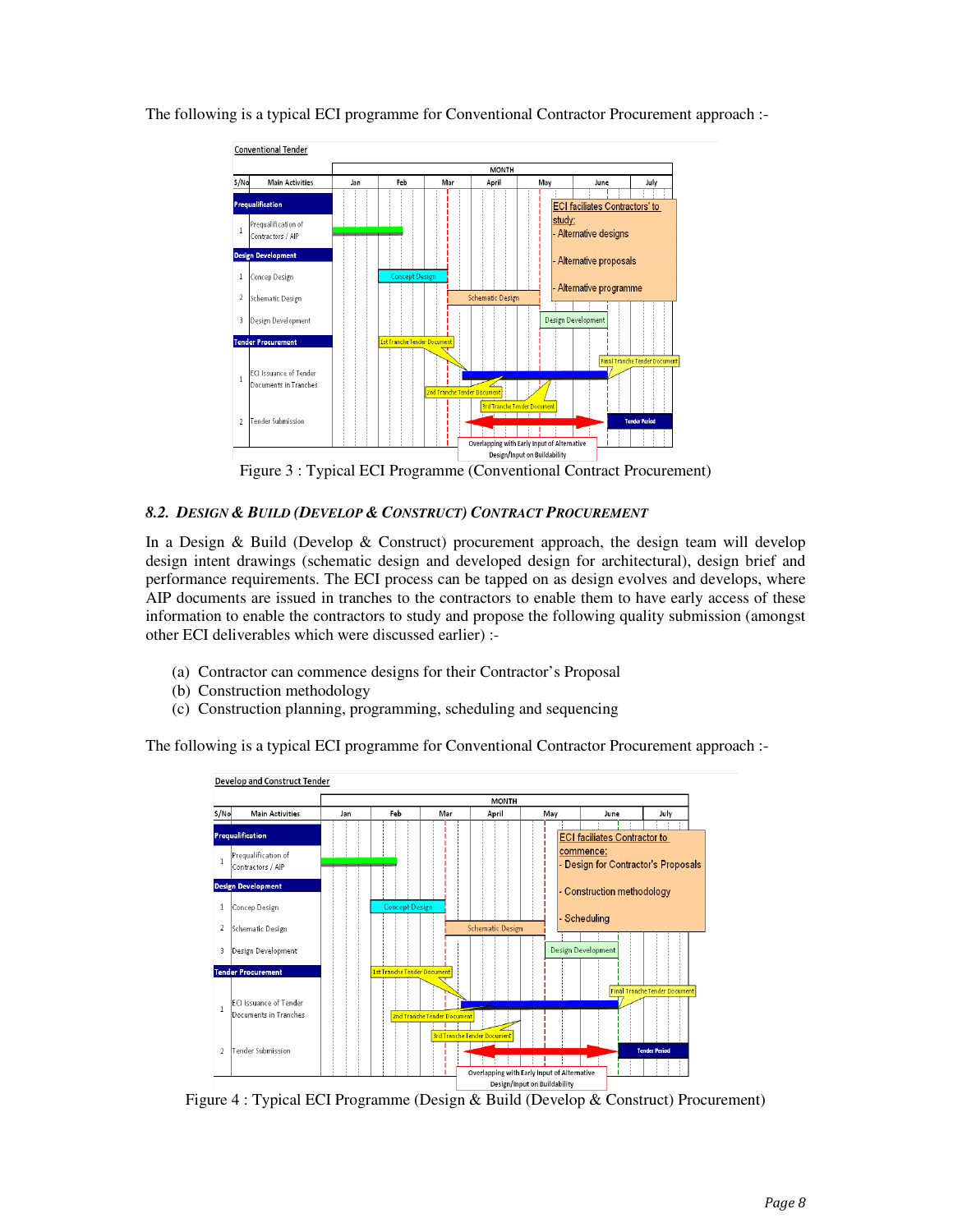### **9. CURRENT CHALLENGES & WAYS FORWARD**

It is apparent that the ECI process reaps various benefits as it provides better integration amongst the project stakeholders at the early stage of the development project, enabling the harnessing of contractor's experience to be brought upfront into the design process – contractors being part of the process will be able to introduce construction methodology and new technologies as well as programming and planning consideration, making their subsequent tender submissions more comprehensive and competitive, and minimise their concerns unknown project risk.

The interaction between the contractors and designers at the design stage also promotes "Partnering" in tendering environment, while maintaining a healthy and competitive tender environment. It enhances great productivity as it enables better understanding on programming and constructability issues (by the consultants and designers) and facilitate in-depth understanding on the design consideration and project specific issues (by the contractors) in early stage.

Unlike traditional tender approaches, ECI process demands time and resources commitments from all stakeholders (developer, consultant team and contractors involved) and to most extent, it will also include senior representatives involved from all parties.

Hence, it will require a paradigm shift for all involved – there is a need for a mindset and culture change for all parties involved. To drive for successful adoption of ECI, the parties need to adopt an open communication mindset where it focused on sharing and engagement, as opposed to traditional tender environment. ECI requires While sharing and engagement are key, it shall be noted that the process is still managed through a structured approach.

In view of the intense resources involved, while the industry has yet to define the lower applicable project range for adoption of ECI, ECI would be more suitable for more sizeable projects in particular complex projects. Depending on the project value and complexity, the ECI process should be adapted to contain the tender cost. Small projects of say below \$50m may not be suitable, as it will be a costly exercise and it may not attract interest from the contractors.

It is worth noting that ECI will not suitable for routine maintenance projects as value add could be insignificant. ECI will not be suitable for projects where the Employer's requirements and/or project brief is unclear.

While ECI has been adopted in various private projects for some years now, the framework can be implemented for public sector projects as well, as long as the process observes the public sector procurement guidelines. We have also noted that public projects have also started to adopt ECI. Notable projects which have embarked on the full ECI process include Terminal 4 Changi Airport.

With the intensive resources and time commitment by the contractors participating in ECI process, and to encourage participation, it may be fair for the developer (both private or public sector) to consider some form of honorarium to compensate those contractors and their team who are unsuccessful. This will be more a nominal amount to recognise their effort and to help the firms to cover their tendering cost which may include engaging of external consultants to assist in the ECI / tender process. This approach is also to avoid tender cost from raising unnecessary, as the contractors would price into their tender on such cost, if it is not reimbursed elsewhere.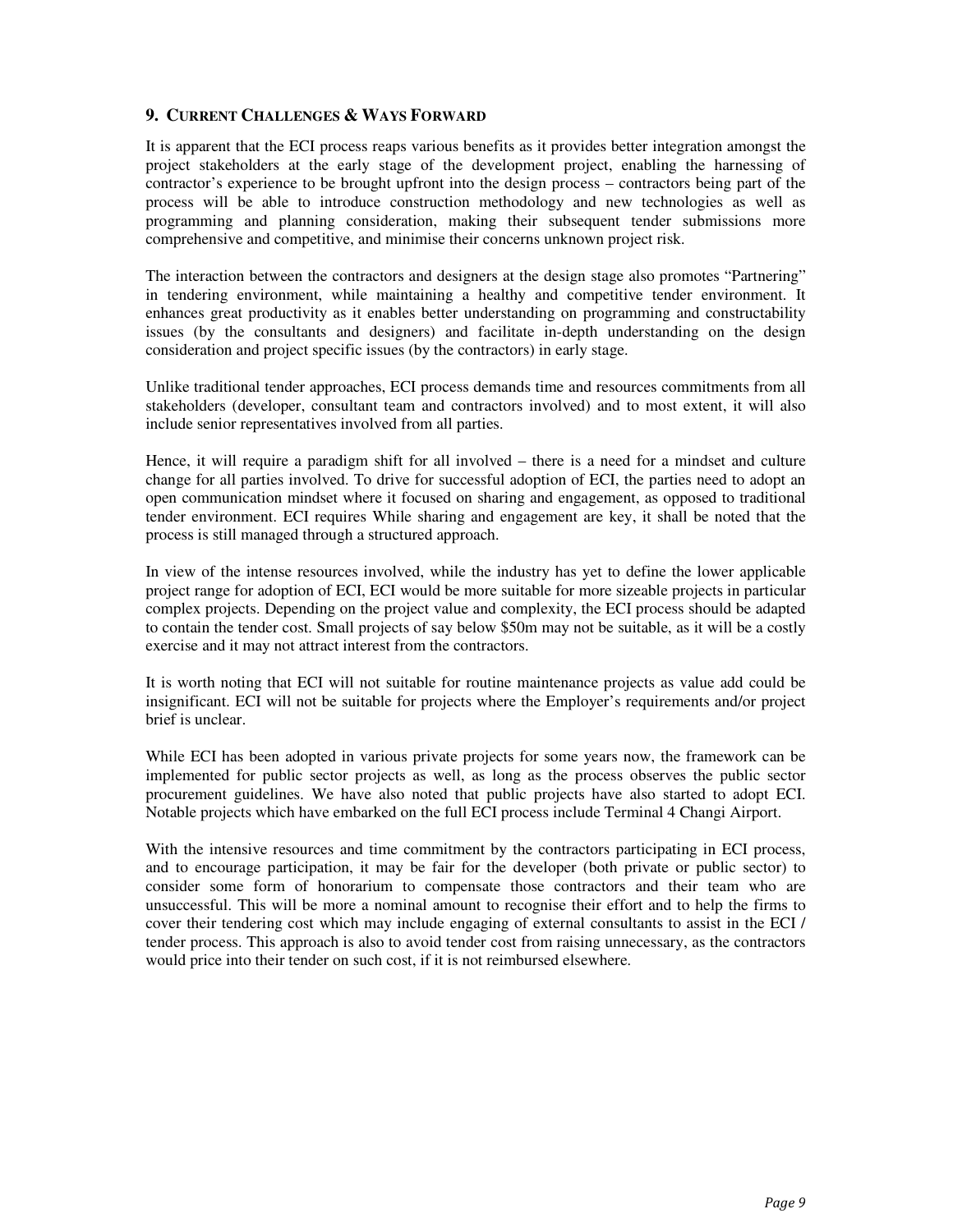### **10. CONCLUSION**

With the Singapore government push through the Singapore Construction Productivity Roadmap which aims at improving the productivity for the Built Environment industry – with the vision of a highly integrated and technologically advanced construction sector led by progressive firms and supported by a skilled and competent workforce in 2020. BCA will also be unveiling the second Singapore Construction Productivity Roadmap in 2015 as announced in Oct 2014, which aims at further transformation of the sector and promotes greater integration across construction value chain. There is a critical need for paradigm shift by the industry to do things differently.

It has to be multi prone approaches where planning and design (upstream) should consider on more buildable, more labour-efficient and easier to build, whereas contractors (downstream) shall use more advanced technology and construction methods which help improve labour efficiency.

And the adoption of ECI approach enables the higher integration of stakeholders – bringing the constructability input including technologies and methodology (through contractor's participation in ECI process) upstream.

The ECI approach is not new. It has been practiced widely in countries such as Australia, USA, UK and USA.

With the success stories on adoption of ECI in various private projects of different development types especially mixed development and also public sector projects such as BCA Academy Redevelopment (BCA, 2013a) as well as sizeable project such as Changi Airport Terminal 4, and the benefits been reaped, the industry will be more encouraged to explore the potential of ECI more seriously and in greater depth, and ECI can be better embraced. As quantity surveyors, we are in the best position to take the lead and drive the ECI procurement approach.